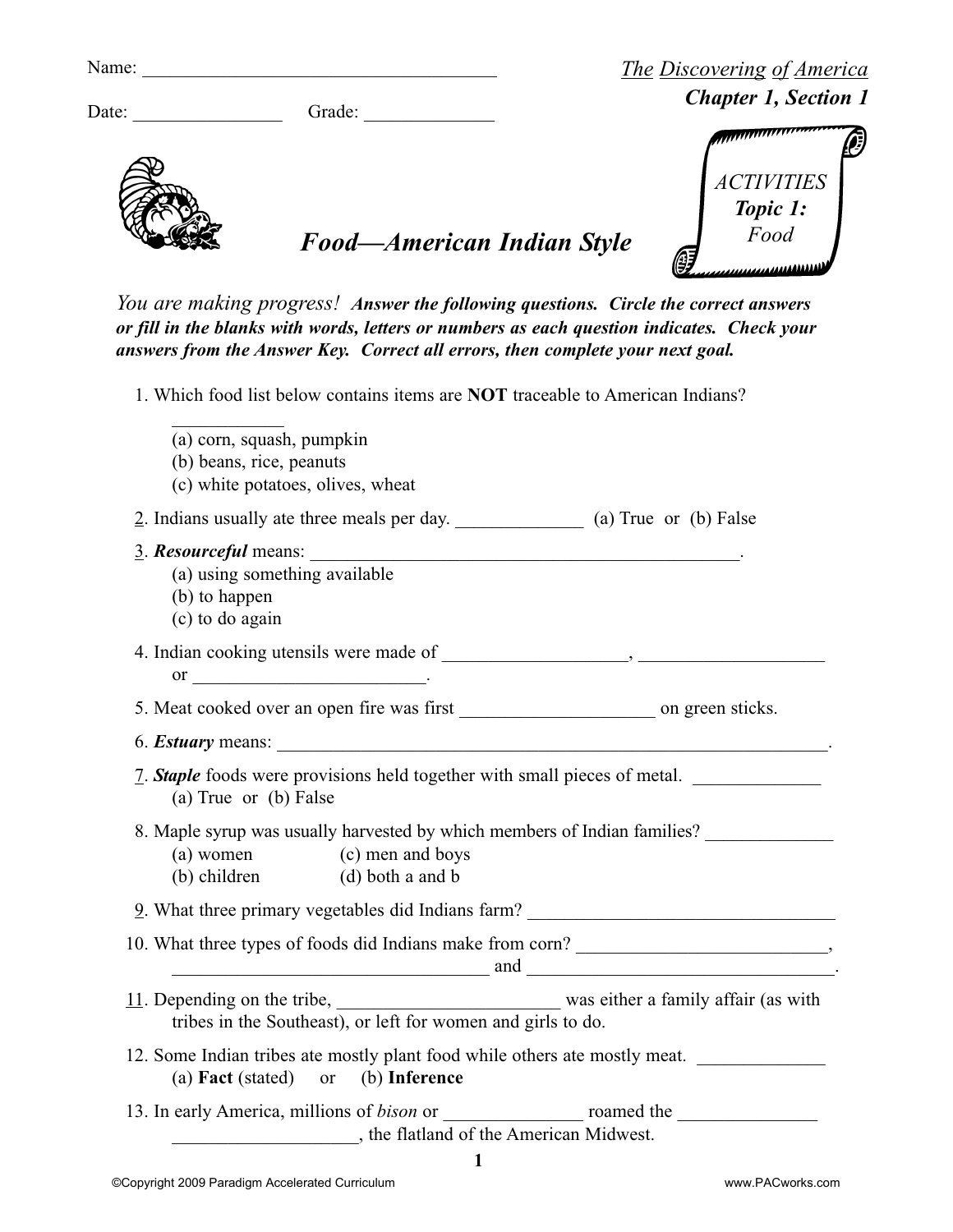| <b>The Discovering of America</b> |
|-----------------------------------|
| Chapter 1 Activities, Topic 1     |

|       | Name: $\frac{1}{\sqrt{1-\frac{1}{2}}}\left\{ \frac{1}{2} + \frac{1}{2} \left( \frac{1}{2} + \frac{1}{2} \left( \frac{1}{2} + \frac{1}{2} \left( \frac{1}{2} + \frac{1}{2} \left( \frac{1}{2} + \frac{1}{2} \left( \frac{1}{2} + \frac{1}{2} \left( \frac{1}{2} + \frac{1}{2} \left( \frac{1}{2} + \frac{1}{2} \left( \frac{1}{2} + \frac{1}{2} \left( \frac{1}{2} + \frac{1}{2} \left( \frac{1}{2} + \frac{1}{2$ |             |                                                                                                                       | <b>The Discovering of Amer</b>                                                                                                                                           |
|-------|------------------------------------------------------------------------------------------------------------------------------------------------------------------------------------------------------------------------------------------------------------------------------------------------------------------------------------------------------------------------------------------------------------------|-------------|-----------------------------------------------------------------------------------------------------------------------|--------------------------------------------------------------------------------------------------------------------------------------------------------------------------|
| Date: |                                                                                                                                                                                                                                                                                                                                                                                                                  | Grade:      |                                                                                                                       | Chapter 1 Activities, Topi                                                                                                                                               |
|       | in alphabetical order:                                                                                                                                                                                                                                                                                                                                                                                           |             |                                                                                                                       | 14. The Great Plains includes parts of Montana, North Dakota, South Dakota, Nebraska,<br>Kansas, Oklahoma, Texas, New Mexico, Colorado and Wyoming. Arrange these states |
|       | $\left( \text{a}\right)$                                                                                                                                                                                                                                                                                                                                                                                         |             |                                                                                                                       |                                                                                                                                                                          |
|       |                                                                                                                                                                                                                                                                                                                                                                                                                  |             |                                                                                                                       |                                                                                                                                                                          |
|       |                                                                                                                                                                                                                                                                                                                                                                                                                  |             |                                                                                                                       |                                                                                                                                                                          |
|       | $\begin{array}{c}\n\text{(d)}\end{array}$                                                                                                                                                                                                                                                                                                                                                                        |             |                                                                                                                       |                                                                                                                                                                          |
|       | (e)                                                                                                                                                                                                                                                                                                                                                                                                              |             |                                                                                                                       | (i)                                                                                                                                                                      |
|       |                                                                                                                                                                                                                                                                                                                                                                                                                  |             |                                                                                                                       | 15. Refer to MAP 1. In which part of the United States are the Great Plains?                                                                                             |
|       |                                                                                                                                                                                                                                                                                                                                                                                                                  |             |                                                                                                                       | (a) North (c) East (e) Central (g) Southwest                                                                                                                             |
|       |                                                                                                                                                                                                                                                                                                                                                                                                                  |             |                                                                                                                       | (b) South (d) West (f) Northwest (h) Southeast                                                                                                                           |
|       | 16. Indians <i>migrated</i> with the bison herds. (a) True or (b) False                                                                                                                                                                                                                                                                                                                                          |             |                                                                                                                       |                                                                                                                                                                          |
|       |                                                                                                                                                                                                                                                                                                                                                                                                                  |             |                                                                                                                       |                                                                                                                                                                          |
|       | (a) <b>Fact</b> (stated) or (b) <b>Inference</b> (implied)                                                                                                                                                                                                                                                                                                                                                       |             |                                                                                                                       | 17. Indian tribes <i>collaborated</i> to help ensure a successful bison hunt.                                                                                            |
|       |                                                                                                                                                                                                                                                                                                                                                                                                                  |             |                                                                                                                       |                                                                                                                                                                          |
|       | (a) True or (b) False                                                                                                                                                                                                                                                                                                                                                                                            |             | 18. Indians used <i>tapered</i> paths and fire circles to hunt antelope.                                              |                                                                                                                                                                          |
|       | presume that <i>plummet</i> means:                                                                                                                                                                                                                                                                                                                                                                               |             |                                                                                                                       | 19. "The startled buffalo would <i>plummet</i> to their deaths." By the <b>context</b> , you may                                                                         |
|       | (a) to die of heart failure while stampeding<br>(b) to stumble and fall, allowing Indians to kill them<br>(c) to fall straight down a long distance                                                                                                                                                                                                                                                              |             |                                                                                                                       |                                                                                                                                                                          |
|       |                                                                                                                                                                                                                                                                                                                                                                                                                  | and         | <u> 1989 - Johann John Harry Barbara, martin a fara a tsair an t-Alban a tsair a tsair a tsair a tsair a tsair an</u> |                                                                                                                                                                          |
|       | 21. A <i>travois</i> was an instrument used for:                                                                                                                                                                                                                                                                                                                                                                 |             |                                                                                                                       |                                                                                                                                                                          |
|       | (a) cooking                                                                                                                                                                                                                                                                                                                                                                                                      | (b) hunting |                                                                                                                       | (c) transporting (d) communicating                                                                                                                                       |
|       |                                                                                                                                                                                                                                                                                                                                                                                                                  |             |                                                                                                                       |                                                                                                                                                                          |
|       |                                                                                                                                                                                                                                                                                                                                                                                                                  |             |                                                                                                                       |                                                                                                                                                                          |
|       |                                                                                                                                                                                                                                                                                                                                                                                                                  |             | 22. The "buffalo chips" Indians used for fire building were:                                                          |                                                                                                                                                                          |
|       |                                                                                                                                                                                                                                                                                                                                                                                                                  |             |                                                                                                                       | (a) fried potatoes (b) small pieces of buffalo bones (c) dried bison manure pieces                                                                                       |
|       |                                                                                                                                                                                                                                                                                                                                                                                                                  |             |                                                                                                                       |                                                                                                                                                                          |
|       |                                                                                                                                                                                                                                                                                                                                                                                                                  |             |                                                                                                                       |                                                                                                                                                                          |
|       |                                                                                                                                                                                                                                                                                                                                                                                                                  |             |                                                                                                                       |                                                                                                                                                                          |
|       | (a) food                                                                                                                                                                                                                                                                                                                                                                                                         |             | 24. "Digger" was $a(n)$ :<br>$\overline{(b)}$ shovel $\overline{(c)}$ nickname $\overline{(d)}$ animal                |                                                                                                                                                                          |
|       |                                                                                                                                                                                                                                                                                                                                                                                                                  |             |                                                                                                                       | 25. On MAP 1, which Indian food is written across the states of Arizona and New Mexico?                                                                                  |

\_\_\_\_\_\_\_\_\_\_\_\_\_\_ (a) True or (b) False